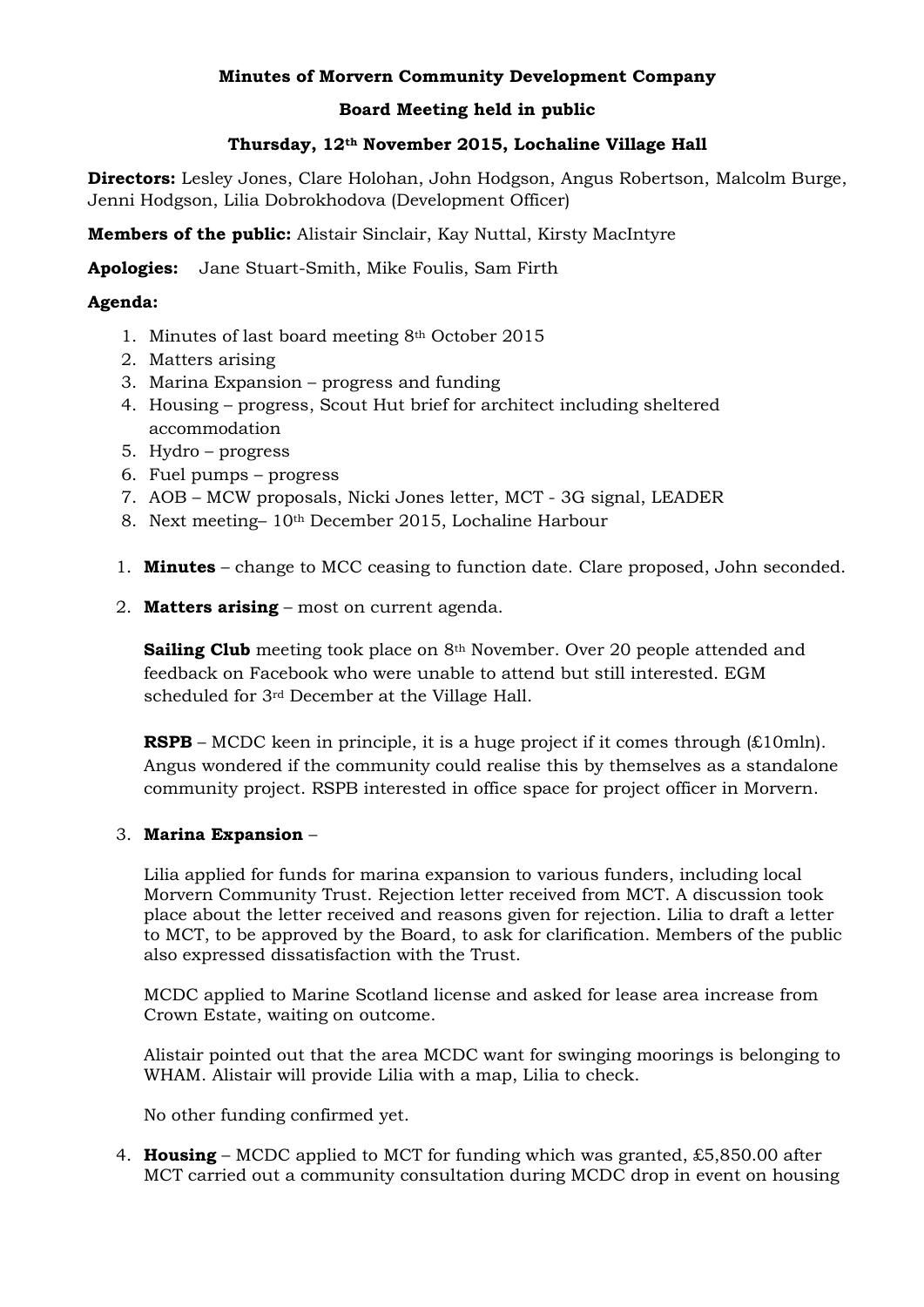and community building on 28th October 2015. Thank you to the Trust. With this funding granted, MCDC have 100% funding to purchase the land, apply for planning permission and meet legal costs.

Report after community drop in session has been distributed during the meeting, the remainder of hard copies will be available from the shop tomorrow and on [www.morvern.org](http://www.morvern.org/)

Architects sent through amended plans for affordable/sheltered housing development and community building. The board had a discussion and agreed on the design for forestry site for affordable housing.

It felt that the "sheltered" housing idea and community building was still work in progress. Lilia to draft a brief for architect, to be approved by the board, to include for sheltered housing, tea rooms and multi use office/workshop space for the Old Scout Hut area. Lilia has been looking at office rent charges (Tobermory and Craignure) and will be looking at lease charges for tea rooms (Acharacle). Lilia made enquiries with local people who might want to run tea rooms as a business. Positive feedback received. More work needs to be done on business case. Lilia also made enquiries with some local businesses who expressed a need in office space, positive feedback in general, all depends on how well businesses are doing and expanding on the ability to pay office rent.

Term "sheltered" housing was discussed and it felt that the term was not very suitable. Angus to check with Willie Lamont what his understanding of the term is as Willie stated that he was only prepared to sell the small amount of his garden if the use was for sheltered housing.

A possibility of relocating community minibus garage was discussed, as Morvern Community Transport Association expressed an interest in moving the garage to somewhere more appropriate.

Jenni and Malcolm will be lead directors on this project.

- 5. **Morvern Hydro Project** MCDC appointed Hydroplan to carry out full feasibility and project management on the two schemes Barr and Allt achadh Forsa. There are two issues that both can be show stoppers – grid connection to Barr and Scottish Water with Allt achadh Forsa. This is the first job for Hydroplan to do. There will be an announcement on FITs in December.
- 6. **Fuel Pumps**  working better now with new equipment. All Star hopefully will be accepted in January. Thank you to the shop for facilitating cash and All Star payments for the time being. Lilia to organise lights timer to be changed to 5pm – 7am due to it getting dark earlier.

# **7. AOB**

**Morvern Community Woodlands** – MCDC received proposals from MCW with regard to Achnacha woods and forest maintenance, including Hazelwood. It was decided to postpone discussion on this until next board meeting where Sam Firth would be able to explain things clearer after MCW board have agreed on various points during their meeting on 27th November.